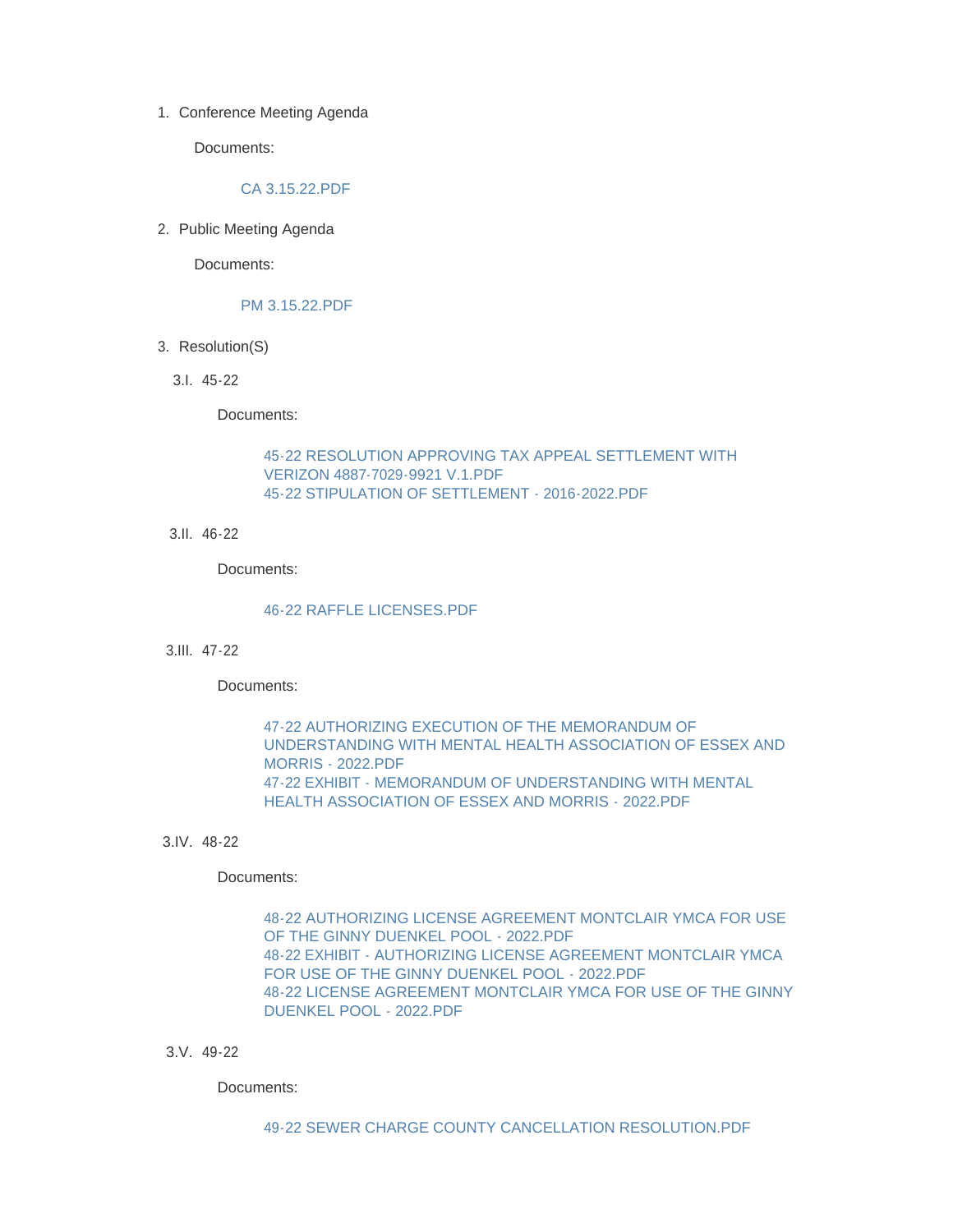Documents:

#### [50-22 DUPLICATE PAYMENT RESOLUTION 2022 Q1\(3\).PDF](http://www.westorange.org/AgendaCenter/ViewFile/Item/4584?fileID=14387)

51-22 3.VII.

Documents:

[51-22 DISPOSAL OF EQUIPMENT - FIRE DEPT. 2022.PDF](http://www.westorange.org/AgendaCenter/ViewFile/Item/4585?fileID=14389) [51-22 EXHIBIT.PDF](http://www.westorange.org/AgendaCenter/ViewFile/Item/4585?fileID=14388)

52-22 3.VIII.

Documents:

[52-22 AUTH. REMEDIAL INVESTIGATION ACTIVITIES-REPORTING-PHASE II](http://www.westorange.org/AgendaCenter/ViewFile/Item/4601?fileID=14422)  ENVIRONMENTAL SITE ASSESSMENT FOR PROPERTIES-DOWNTOWN.PDF [52-22 AGREEMENT FOR ENVIRONMENTAL SERVICES REMEDIAL](http://www.westorange.org/AgendaCenter/ViewFile/Item/4601?fileID=14423)  INVESTIGATION ACTIVITIES AND REPORTING.PDF

53-22 3.IX.

Documents:

[53-22 RESOLUTION APPROVING CDBG 2020 PROJECT FOR](http://www.westorange.org/AgendaCenter/ViewFile/Item/4587?fileID=14393)  IMPROVEMENT OF MITCHELL STREET.PDF [53-22 AWARD OF PROFESSIONAL SERVICES 2020 CDBG FOR MITCHELL](http://www.westorange.org/AgendaCenter/ViewFile/Item/4587?fileID=14392)  STREET.PDF

54-22 3.X.

Documents:

[54-22 RESOLUTION AUTHORIZING THE 2021CDBG FOR IMPROVEMENTS](http://www.westorange.org/AgendaCenter/ViewFile/Item/4588?fileID=14395)  OF KINGSLEY STREET.PDF [54-22 AWARD OF PROFESSIONAL SERVICES 2020 CDBG FOR KINGSLEY](http://www.westorange.org/AgendaCenter/ViewFile/Item/4588?fileID=14394)  STREET.PDF

55-22 3.XI.

Documents:

[55-22 RESOLUTION WEST ORANGE COUNCIL OF THE TOWNSHIP OF](http://www.westorange.org/AgendaCenter/ViewFile/Item/4589?fileID=14396)  WEST ORANGE SUPPORTING UKRAINES GOVENMENT AND CITIZENS.PDF

56-22 3.XII.

Documents:

[56-22 RESOLUTION FOR LOCAL SUPPORT OF PROPOSED CANNABIS](http://www.westorange.org/AgendaCenter/ViewFile/Item/4595?fileID=14405)  RELATED BUSINESS-GARDEN STATE NATURAL GREEN, INC..PDF

57-22 3.XIII.